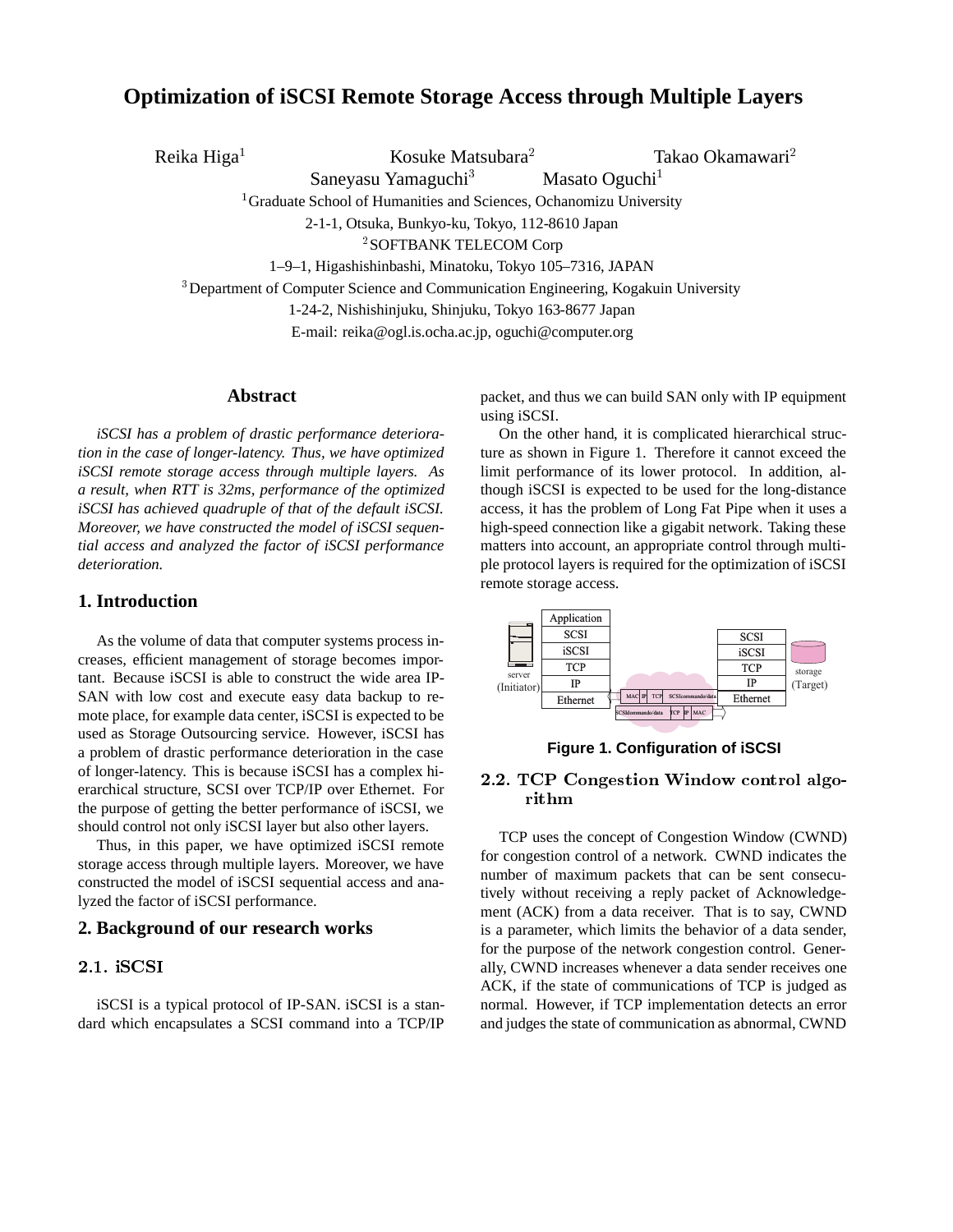reduces dramatically. In Linux TCP implementation, the cases in which CWND reduces are as follows (Figure 2).

1. CWR: Detecting Local Congestion error in which device driver buffer of the data sender overflows.

- 2. Recovery: Receiving duplicated ACKs or SACK.
- 3. Loss: Detecting timeout.

Linux TCP Implementation does not increase the window size unless CWND is consumed completely before receiving ACKs. In such a case, we confirmed the throughput remains stable.



**Figure 2. State transition of LinuxTCP implementaion**

There are various sorts of Congenstion Window Control Algorithm implemented in Linux kernel version 2.6. We can change the algorithm easily by the user commands. In our research work, four sorts of algorithm are used for the evaluation. They are Reno, Binary Increase Congestion Control (BIC), Westwood, and Hamilton TCP (H-TCP) [1].

Reno is the basic algorithm. A wide variety of algorithm has been developed based on Reno. Reno detects congestion by packet-loss and it regards transfer rate at the time as available bandwidth. For example, if three consecutive Duplicate Acks are received, Reno regards it as occurring of packet-loss and reduces CWND by half. And it increases CWND on receiving every ACK. Thus, Reno is algorithm that increases the size of CWND gradually and drops it by detecting congestion.

BIC is default algorithm in OS of our experimental environment. In normal TCP congestion control, linear search is executed for available bandwidth. On the other hand, binary search is executed in BIC.

Westwood is optimized for lossy networks. Westwood is the algorithm optimized based on Reno for a wireless environment.

H-TCP is recommended for high-speed and longdistance networks. It is designed to recover quickly after congestion.

# 

As a research work on iSCSI, the performance of original SCSI over IP is measured and analyzed in [2]. In [3], the comparison is done between iSCSI software implementation and hardware implementation which is realized using TCP Offload Engine(TOE) or Host Bus Adapter(HBA). Although a load of CPU can be reduced in the case of hardware, iSCSI software implementation is better for overall performance. In [4], if the measured and analyzed performance of iSCSI and FC-SAN. As a research on transport layer which is changed from TCP Reno to other TCP, the simulation result is reported in [5]. In [6], the achievement of performance upgrade is reported by reconfiguring iSCSI implementation. In [7], the influence of iSCSI protocol parameters to performance is discussed thoroughly. In [8], the result of applying Fair-TCP, in which TCP control information is shared among multiple TCP connections, to the case of multiple iSCSI connections is reported. As a research work on the performance of TCP in a long distance network, Data Reservoir Project is known[9].

# **3. Experimental system**

Generally, user programs cannot recognize the size of CWND because CWND is a parameter controlled in a Kernel space of an operating system. Therefore we have inserted monitor functions in TCP source code and implemented a recording mechanism of TCP parameters within a Linux Kernel memory space, so that they are accessible from User space as shown in figure 3. With this mechanism, we can confirm TCP parameters by reading a special file for accessing Kernel memory space. What we can monitor in this tool are the value of CWND and various error events (Local device congestion, duplicate ACK/SACK, and Timeout).



**Figure 3. TCP CWND monitor tool**

#### 

In this experiment, Initiator and Target are connected by Gigabit Ethernet, and TCP/IP connection is established between them. As target storage, SAS disks are used with RAID0 configuration, which is a common way of building high-performance storage in these days. Experimental environment and specification are shown in Figure 4 and Table 1.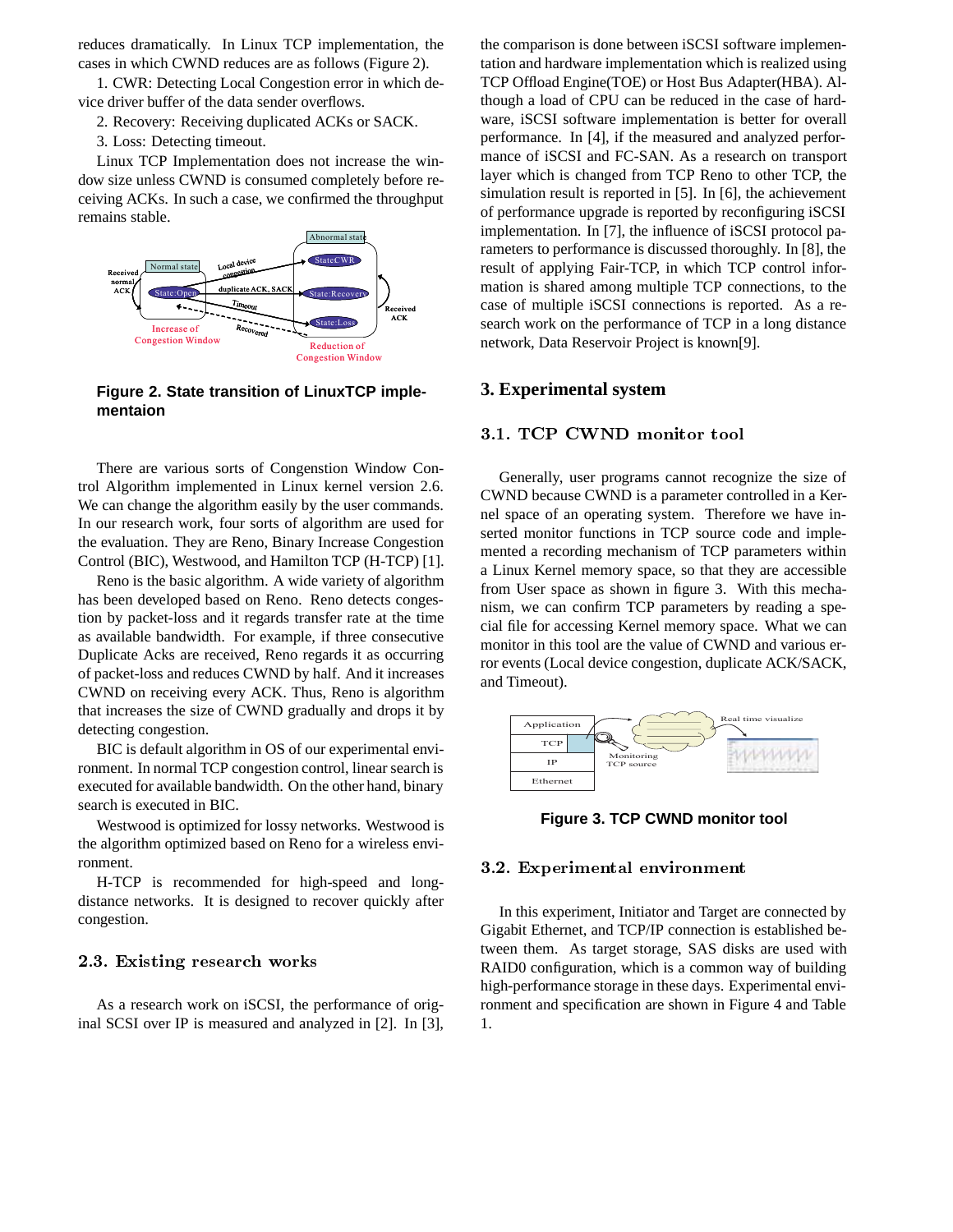Iperf [10] is used for the measurement of network throughput. Bonnie++  $[11]$  is used for the evaluation of storage access.



**Figure 4. Experimental environment**

**Table 1. Experimental setup : PCs**

| los                    | Red Hat Enterprise Linux 2.618-8.e.15          |  |  |  |
|------------------------|------------------------------------------------|--|--|--|
| <b>CPU</b>             | Quad Core Intel Xeon 1.6GHZ                    |  |  |  |
| Main Memory            | l2GB                                           |  |  |  |
| <b>INIC</b>            | Intel PRO/1000PT Server Adaptor on PCI Express |  |  |  |
| <b>HDD</b>             | 73GB SAS × 2(RAID0)                            |  |  |  |
| <b>RAID Controller</b> | SAS5/iR                                        |  |  |  |
| iSCSI                  | Initiator: open-iscsi-2.0-865                  |  |  |  |
|                        | Target: iSCSI Enterprise Target(IET)-0.4.15    |  |  |  |
| Network Analyzer       | ClearSight Network Recorder                    |  |  |  |
| Network Simulator      | <b>ANUE</b>                                    |  |  |  |

For achieving the better performance of iSCSI, we should control not only iSCSI layer but also other layers. In our experiment, we have optimized and evaluated SCSI/iSCSI layer, TCP/IP layer, and Ethernet layer. We have optimized iSCSI parameters in SCSI/iSCSI layer, evaluated the performance of iSCSI Storage Access in the case of changing Congestion Window control algorithm in TCP/IP layer, and optimized NIC parameters in Ethernet layer.

# **4. Optimization of iSCSI parameters**

We have optimized iSCSI parameters for the better performance of write storage access. The optimized parameters are shown in Table 2.

|                                             | Default | Optimized |
|---------------------------------------------|---------|-----------|
| <b>Target Side</b>                          |         |           |
| InitialR2T                                  | Yes     | No        |
| ImmediateData                               | No      | Yes       |
| FirstBurstLength                            | 65536   | 1048576   |
| MaxBurstLength                              | 262144  | 1048576   |
| MaxRecvDataSegmentLength                    | 8192    | 262144    |
| Initiator Side                              |         |           |
| node.conn[0].iscsi.MaxRecvDataSegmentLengtl | 131072  | 262144    |
| node.session.iscsi.FirstBurstLength         | 262144  | 1048576   |

|  |  | Table 2. iSCSI parameters setup |  |
|--|--|---------------------------------|--|
|--|--|---------------------------------|--|

First, a long-latency environment is configured by using a network simulator, in which RTT is 0-32ms. Next, we have measured throughput of the default iSCSI and optimized iSCSI storage access using" dd" command. In this access, the block size is 10MB and the number of access is 100. For comparison, we have measured the performance of a local disk (SAS) access by using Bonnie++. They are shown Figure 5. According to this graph, performance of local access is extremely high with the effect of RAID0 configured SAS disks. On the other hand, performance of iSCSI accesses is lower than that of local access. However, in the case of low-latency, performance of iSCSI access is relatively good. Moreover, performance of optimized iSCSI is definitely better than that of default iSCSI. For example, when RTT is 32ms, performance of the optimized iSCSI is quadruple of that of the default iSCSI. However, even in such a case, the optimized iSCSI comes to be drastic performance deterioration as it becomes longer-latency.

In Figure 5, throughput of socket access is also shown for comparison with iSCSI access. In socket access, 16MB of the advertisement window is used as enough size of communication, and long-latency is set by using a network simulator, in which RTT is 0-32ms. The measurement time is 1000s. According to Figure 5, performance of socket access keeps good throughput even in the case of long-latency. Therefore, the goal of the optimization is to prevent drastic performance deterioration and keep good performance even in iSCSI access with long-latency. It is known that there are relationship between throughput and the size of TCP CWND. Thus, we consider that Congestion Window control algorithm is related to the cause of the decrease of throughput. The experiment of changing Congestion Window control algorithm in TCP/IP is described in the next section.



**Figure 5. Comparison of throughput of default iSCSI, optimized iSCSI, and socket access**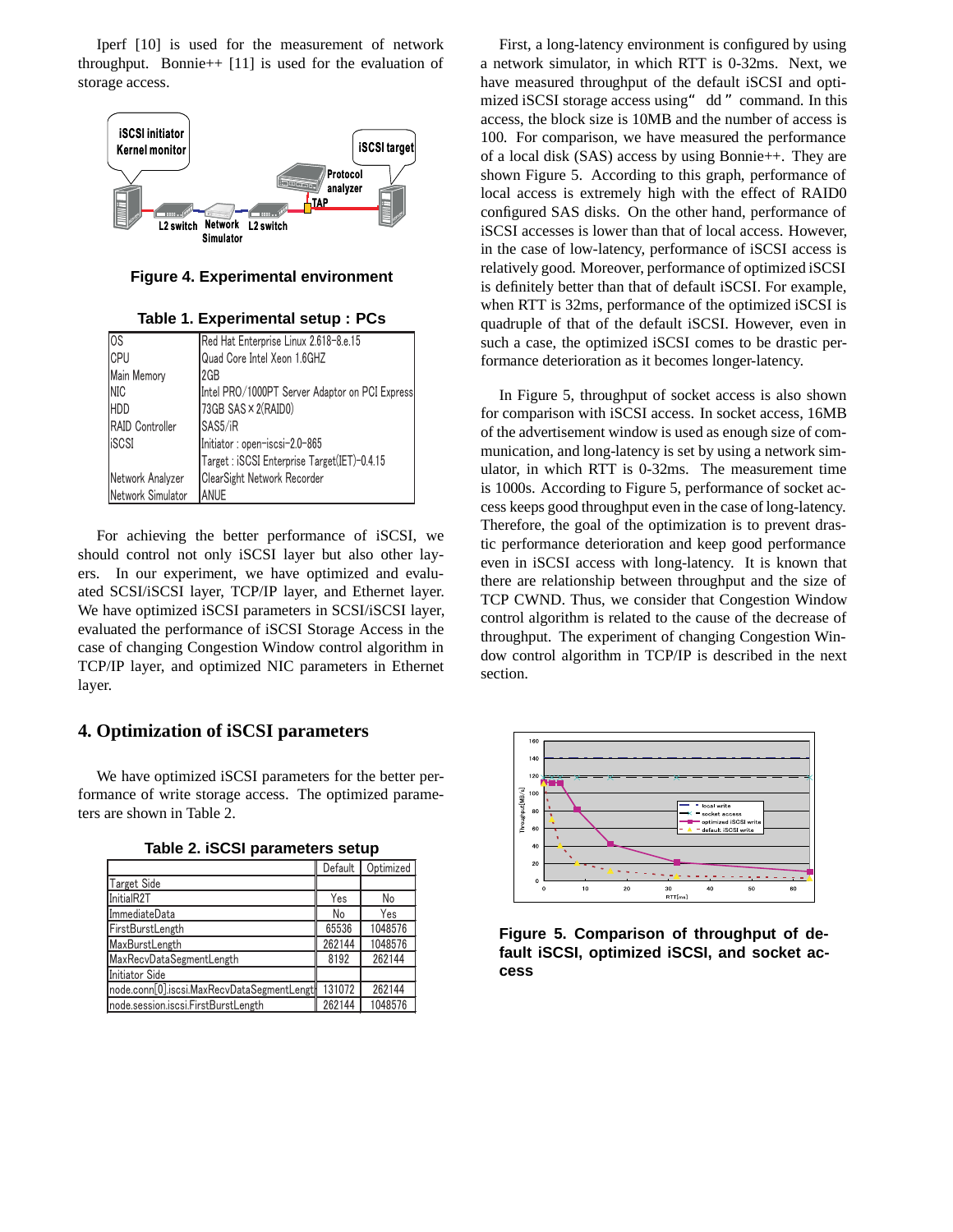# **5. Performance evaluation in the case of changing Congestion Window control algorithm in TCP/IP**

We have tried to evaluate the effectiveness of changing Congestion Window control algorithm in TCP/IP with iSCSI access. First, we have evaluated the socket access case as a basic experiment. Next, the case of iSCSI access has been evaluated.

# !- " # #  
  cess

We have used four sorts of algorithm as Congestion Window control algorithm. There are Reno, BIC, Westwood, and H-TCP. We have measured throughput of socket access with each algorithm by Iperf. The measurement is executed five times respectively and the result is calculated by the average value of three except Maximum and Minimum. RTT is 8-64ms. The measurement length is 1000s. Figure 6 shows the throughput of the socket access. In Figure 6, BIC is the same as socket access in Figure 5.

In order to clarify the difference of each algorithm, throughput of 30s from the beginning has also measured. Figure 7 shows the result. Figure 6 shows that the difference of each algorithm is confirmed with the longer latency. Because the difference is larger in Figure 7 than that in Figure 6, there should be a cause of difference at the beginning of communications. In the case of long latency, the behavior of each algorithm is greatly different especially at the beginning. As a result, there should be a difference of throughput of each algorithm as a whole.



**Figure 6. Comparison of throughput of each algorithm (1000s)**

# ! " # #

We have measured throughput of iSCSI access with each algorithm by" dd" command. The block size is 10MB and the number of total accesses is 100. The measurement is executed five times respectively and the result is calculated by



**Figure 7. Comparison of throughput of each algorithm (30s)**

**Table 3. iSCSI throughput in long-latency**

|                               | 8ms | 16ms                    | 32ms | 64 <sub>ms</sub> |
|-------------------------------|-----|-------------------------|------|------------------|
| Throughput $\parallel$ 80MB/s |     | $146MB/s$ 24MB/s 12MB/s |      |                  |

the average value of three except Maximum and Minimum values. RTT is 8-64ms. In iSCSI access, the difference of throughput, when the Congestion Window control algorithm is changed, has not been confirmed, different from the case of socket access. The result of all algorithms is the same, which is shown in Table3.

# 5.3. Discussion

In iSCSI accsess, the difference of throughput, which has been observed in sockets access, is not confirmed when Congestion Window control algorithm in TCP/IP is changed. In our experimental environment, the change of Congestion Window control algorithm in TCP/IP does not influence performance of iSCSI. Thus, the performance improvement should be absorbed in the sequence of iSCSI block access and has disappeared.

# **6. Optimization of NIC parameters**

For further optimization of iSCSI hierarchy protocol, we have optimized NIC parameters in Ethernet layer. We have compared the optimized performance of iSCSI with the case in which they are not optimized in NIC. As a result, performance improvement is about 5% with 32ms RTT, and 8% with 64ms RTT.

# **7. Detailed analysis of data sending in iSCSI storage access**

# $\blacksquare$  . The contract of the contract of the contract of the contract of the contract of the contract of the contract of the contract of the contract of the contract of the contract of the contract of the contract of the theoretical value

"sg dd"[12] command can access target with the specified size of the block at SCSI level in iSCSI access. Since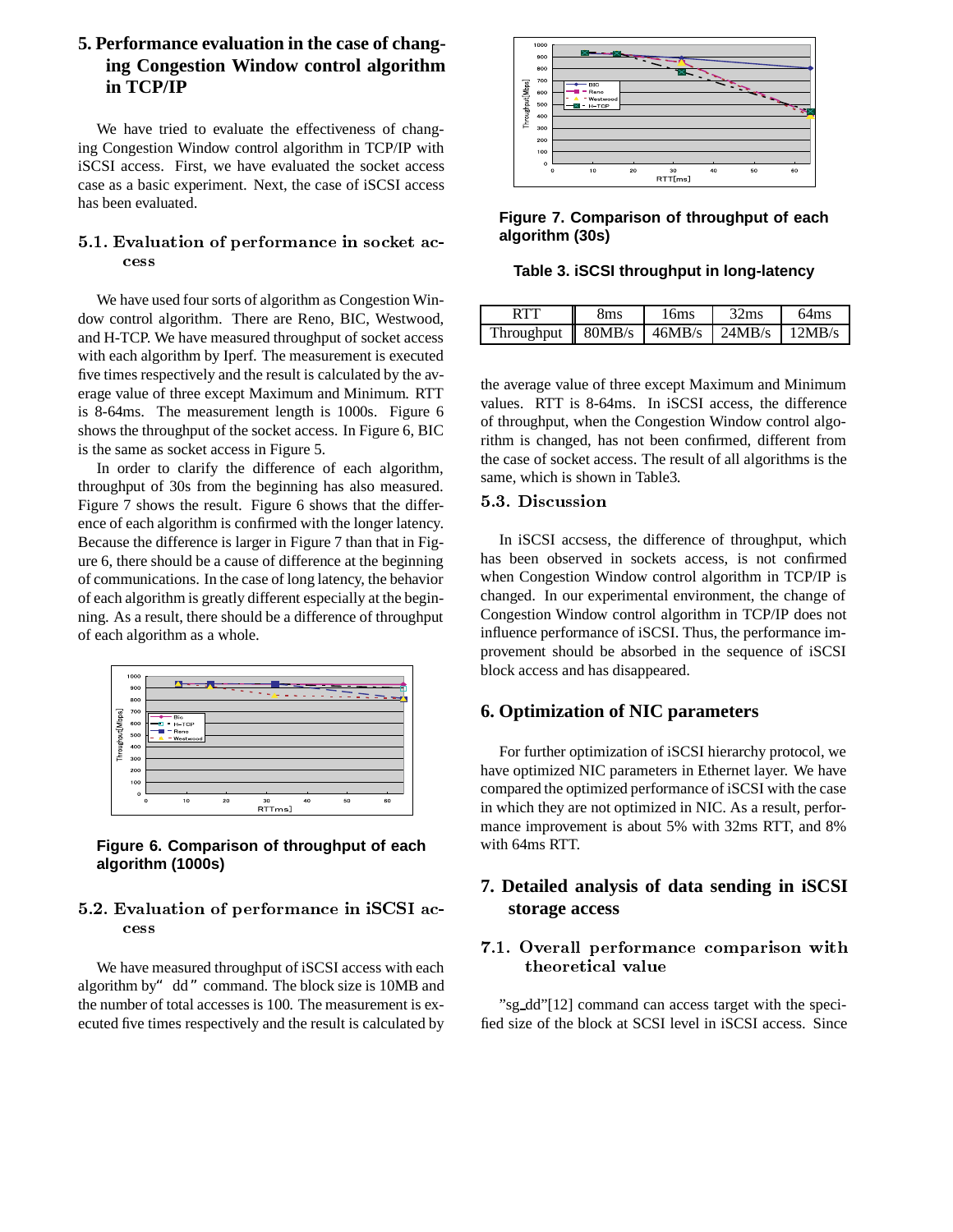"sg dd" command cannot be used in a normal environment, our kernel is reconfigured suitable for the command. By the reconfiguration of our kernel, "sg dd" command enables us to access target with the size of the 4096KB maximum. In accordance with the change, in iSCSI parameters, values of both FirstBurstLength and MaxBurstLength are set to 4,194,304. In our experimental system, we have measured throughput when the access block size is 4MB and RTT is 0-50ms. Figure 8 shows the result. A theoretical value is also shown in Figure 8 for the comparison. The theoretical value is calculated from the following equations.

$$
Throughout[byte/s] = \frac{blocksize[byte]}{RTT[s] + send[s]} \tag{1}
$$

$$
send[s] = \frac{blocksize[byte]}{bandwidth[bps]/8}
$$
 (2)

According to Figure 8, performance of the optimized iSCSI is still about half of theoretical performance. To improve the performance of the optimized iSCSI closer to theoretical performance, in this section, the cause of the performance deterioration in long latency has been investigated.



**Figure 8. Execution chart of iSCSI write access**

#### \$ &"  #

Figure 9 shows the sequence when iSCSI write access of 4MB is executed. *Ta* means data transfer time of sending from the first packet to the last one. *Tb* is time to prepare a packet to inform the end of writing on Target side to Initiator side. *Tc* is an interval until the following write is executed. *Ta*, *Tb*, *Tc*, and RTT has been measured by the network analyzer with each RTT set at the network simulator. According to a measurement result, *Tb* and *Tc* are almost constant and RTT is almost the same with the value set at the network simulator. On the other hand, the reason why the performance of iSCSI access decreases below the theoretical value is that the data transfer time of sending(*Ta*), which is constant generally, is proportional to RTT. Thus, what happens during data transfer time should be examined in detail.



It is known that the values of throughput and CWND have a close relationship. We have used the TCP CWND monitor tool and" tcpdump" command, and observed the relationship between CWND and the amount of sent packets. In this experiment, we have set 50ms RTT and 4MB iSCSI access block size. Figure 10 shows the result.



**Figure 10. Amount of sent packet and CWND**

In order to transfer 4MB data efficiently, about 3000 CWNDs is necessary, since 4096KB/1.448KB= 2828.7. However, according to Figure 10, CWND is about 1200 and the size is not enough for efficient data transmission.

#### 7.4. Detailed analysis of data sending

For more detailed analysis, we have observed packets with the network analyzer. In this experiment, we have set 50ms RTT and 4MB iSCSI access block size. Figure 11 shows the result.

According to Figure 11, the following behavior can be observed. After packets are transferred consecutively within short time, the sending of packet stops suddenly. After constant time, the consecutive sending of packets starts again. Apparently this is the cause of performance deterioration of iSCSI in a long-latency environment.

Those intervals are about 50ms, which is equal to RTT. However, the amount of sending packets is about 600,which is not enough amount that exhausts CWND. In addition, it has been observed that only TCP ACKs are received before the restart of data sending according to more detailed packet analysis with network analyzer.